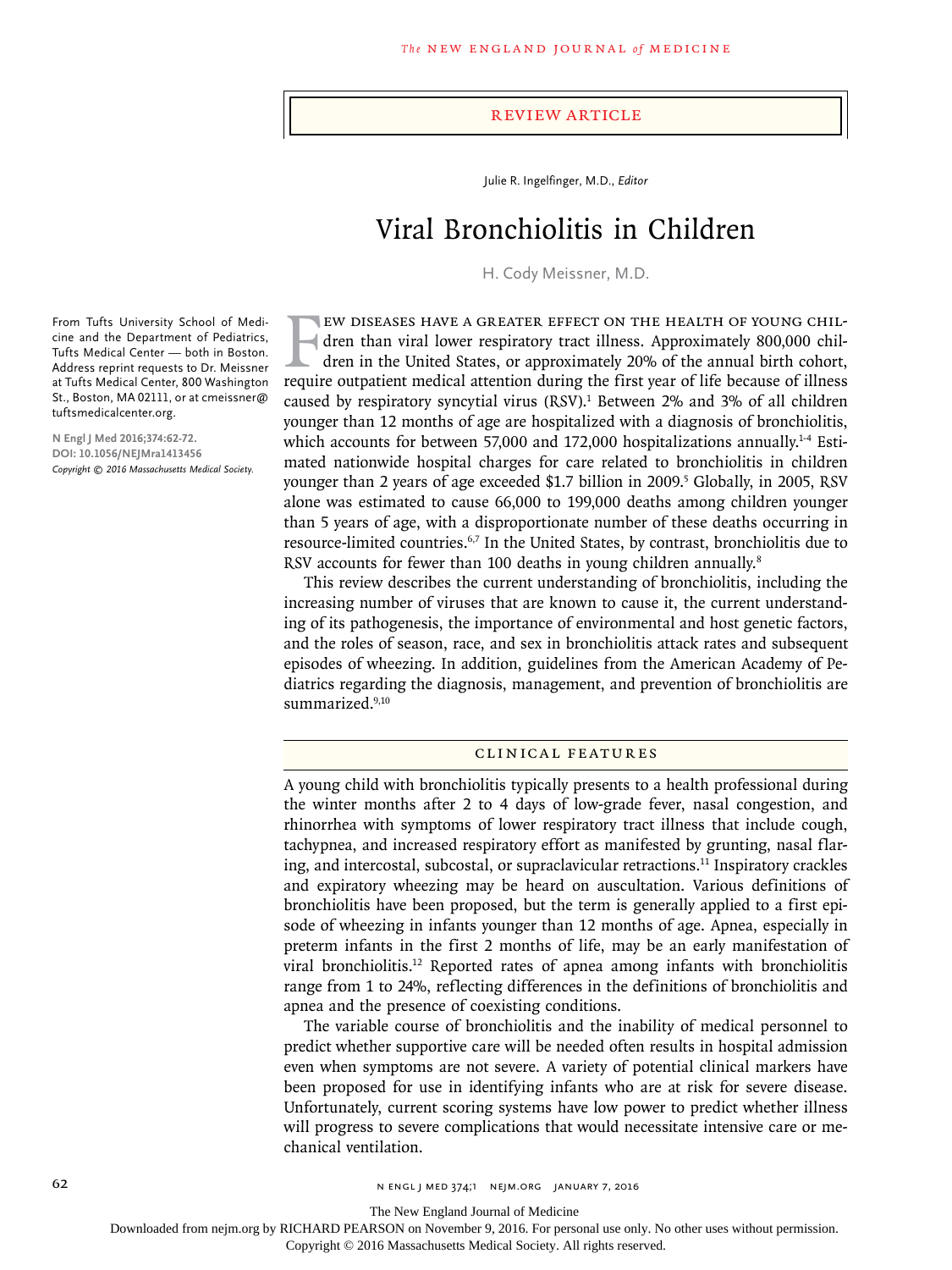| Table 1. Viruses Detected in Nasopharyngeal Secretions from Hospitalized Children with Bronchiolitis.* |                                                      |                          |                                                                                       |  |  |
|--------------------------------------------------------------------------------------------------------|------------------------------------------------------|--------------------------|---------------------------------------------------------------------------------------|--|--|
| <b>Virus</b>                                                                                           | Type                                                 | Approximate<br>Frequency | Seasonality in North America                                                          |  |  |
|                                                                                                        |                                                      | %                        |                                                                                       |  |  |
| Respiratory syncytial virus                                                                            | A and B                                              | $50 - 80$                | November through April                                                                |  |  |
| Human rhinovirus                                                                                       | Groups A, B, and C;<br>$>100$ serotypes              | $5 - 25$                 | Peak activity in spring and autumn                                                    |  |  |
| Parainfluenza virus                                                                                    | Type 3 most common, followed<br>by types 1, 2, and 4 | $5 - 25$                 | Type 3 is most prominent during<br>spring, summer, and fall in odd-<br>numbered years |  |  |
| Human metapneumovirus                                                                                  | Subgroups A and B                                    | $5 - 10$                 | Late winter and early spring;<br>season typically peaks 1-2 mo<br>later than RSV peak |  |  |
| Coronavirus                                                                                            | OC43, 229E<br>NL63, and HKU1                         | $5 - 10$                 | Winter and spring                                                                     |  |  |
| Adenovirus                                                                                             | >50 serotypes                                        | $5 - 10$                 | Year-round, although season for<br>certain serotypes may be more<br>restricted        |  |  |
| Influenza virus                                                                                        | A and B                                              | $1 - 5$                  | November through April                                                                |  |  |
| Enterovirus                                                                                            | Echovirus and<br>coxsackievirus                      | $1 - 5$                  | Generally June through<br>October                                                     |  |  |

\* Viruses are listed in descending order of frequency as a cause of bronchiolitis. Human bocavirus has been detected as a copathogen in bronchiolitis, but it is isolated infrequently as a single agent in hospitalized children, leading to speculation that this virus is more likely to be an innocent bystander than a true pathogen. No evidence has been found for a primary role of bacteria as a cause of bronchiolitis, although *Bordetella pertussis*, *Chlamydia trachomatis*, or *Mycoplasma pneumoniae* may be included in the differential diagnosis of a lower respiratory tract infection in a young child. Coinfection with viral and bacterial pathogens such as *Haemophilus influenzae* type b or *Streptococcus pneumoniae* is uncommon, mainly because of the widespread use of conjugate polysaccharide vaccines. RSV denotes respiratory syncytial virus.

## Viral Causes

The availability of molecular-detection techniques has made it possible to identify a diverse group of viruses that are capable of causing bronchiolitis (Table 1). Although the reported proportion of hospitalizations that are attributable to each virus differs according to the geographic area and the year, the most common pathogen is RSV, followed by human rhinovirus. RSV accounts for 50 to 80% of all hospitalizations for bronchiolitis during seasonal epidemics in North America.1-4 Although the clinical features of bronchiolitis due to different viruses are generally indistinguishable, some differences in the severity of disease have been reported. For example, it has been observed that rhinovirus-associated bronchiolitis may result in a shorter length of hospitalization than bronchiolitis that is attributable to RSV.13 Differences in the response to medical intervention have not been identified consistently among children with bronchiolitis caused by different viruses.

coinfection in hospitalized children with bronchiolitis is a focus of active research. Rates of coinfection vary widely among studies and range from 6% to more than 30%.<sup>4,13-15</sup> Greater disease severity, defined as a longer length of hospital stay or more severe hypoxemia, as well as a greater risk of medically attended relapse, have been reported among children with coinfection.13,16,17 However, other studies have shown no difference in disease severity or have shown even less severe disease in children in whom more than one respiratory virus was isolated. 15,18,19 Studies that have used nucleic acid amplification tests suggest that one or more viral respiratory pathogens can be isolated from the upper respiratory tract of as many as 30% of asymptomatic young children.20,21 It is not fully understood whether the detection of a viral genome in asymptomatic children represents prolonged shedding after an infection has resolved, an incubation period before a pending infection, a persistent, low-grade infection producing small amounts of virus, or infection by a serotype with

The epidemiologic and clinical importance of limited ability to cause disease.

The New England Journal of Medicine

Downloaded from nejm.org by RICHARD PEARSON on November 9, 2016. For personal use only. No other uses without permission.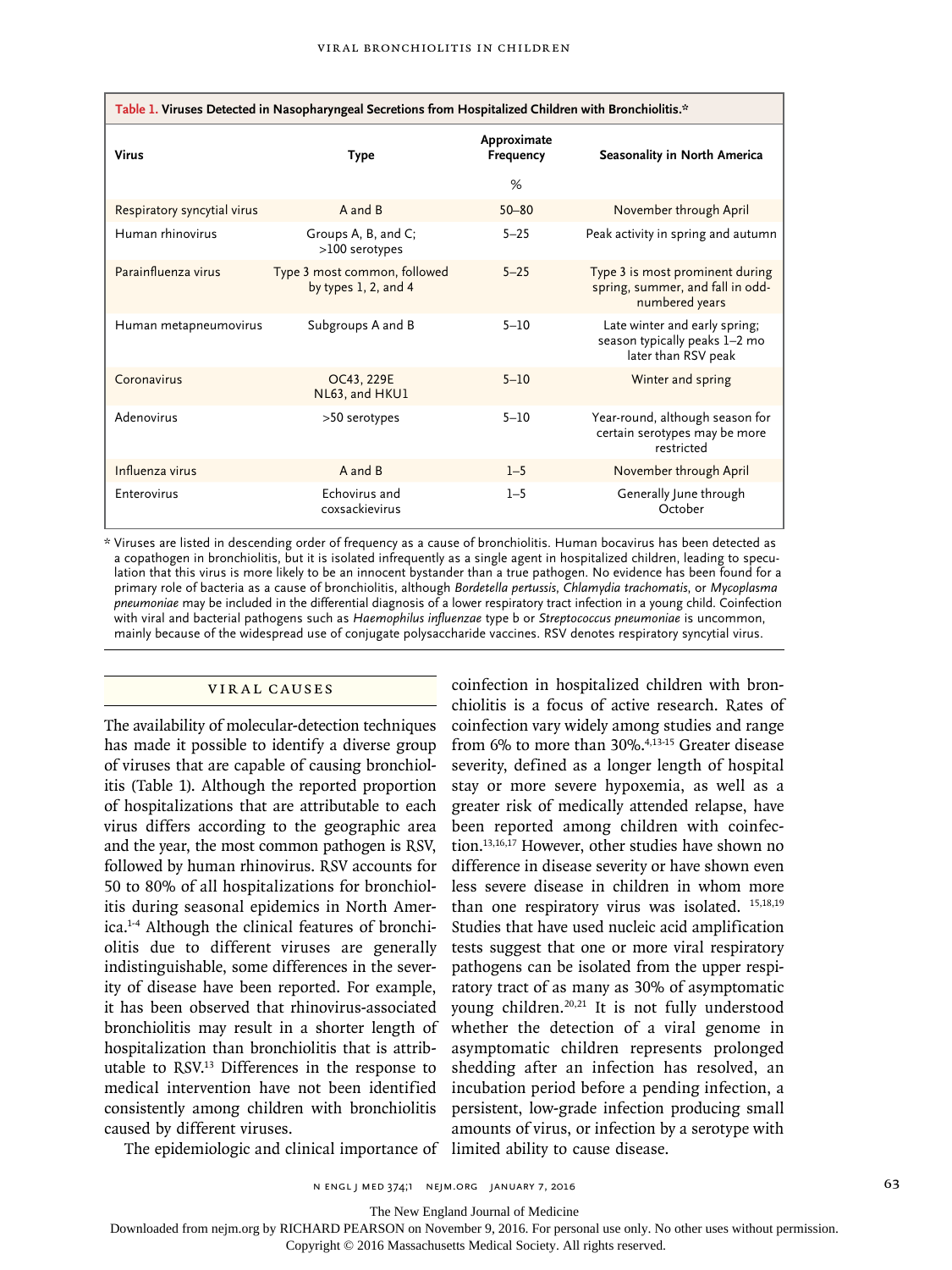## Pathogenesis

The immune response elicited by RSV may be both protective and pathogenic, and there appear to be functional differences between an initial infection in a seronegative infant and reinfection in an older child or adult (Fig. 1). RSV reinfections occur throughout life, despite the induction of both antibody and T-cell responses after a primary infection and the absence of a detectable antigenic change in RSV surface glycoproteins. How RSV evades or inhibits host defenses is not fully understood.<sup>22</sup>

Results from a controlled clinical trial, conducted in the 1960s, of a formalin-inactivated RSV vaccine showed that a protective immune response did not develop in recipients of the vaccine.11 Vaccine recipients who subsequently acquired natural RSV infection had more severe illness than did control participants. In addition, evidence suggests that both the relative balance between type 1 and type 2 helper T cells that respond to antigenic stimulation by the virus and the profile of evoked chemokines and cytokines determines the extent of RSV disease expression.11 On the basis of these observations, most theories regarding the pathogenesis of bronchiolitis due to RSV implicate an exaggerated immune response as well as direct cellular damage from viral replication.<sup>22</sup>

Although neutralizing antibodies to viral surface glycoproteins are important for the prevention of RSV infection, T-cell–mediated responses appear to be crucial for viral clearance during infection.23,24 Postmortem studies of lung tissue obtained from infants who died from RSV infection reveal macrophages and neutrophils and a relative absence of cytotoxic T cells, along with low concentrations of classic T-lymphocyte– derived cytokines (released by CD4+ and CD8+ T cells). These findings are not consistent with a pathologic inflammatory response.<sup>25</sup> Rather, the presence of abundant viral antigen suggests active RSV replication and direct virally induced cytotoxicity.25

At least in infants who have not had a previous infection, overwhelming RSV disease appears to be related to the lack of an adaptive cytotoxic T-cell response in the host; the result is dependence on the less effective innate immune response for the termination of viral replication. The fact that a more effective, adaptive cytotoxic

## **Figure 1 (facing page). Pathogenesis of Bronchiolitis Due to Respiratory Syncytial Virus (RSV).**

Infection is acquired by inoculation of the nasal or conjunctival mucosa with contaminated secretions or by inhalation of large (>5 *μ*m in diameter), virus-containing respiratory droplets within 2 m of an infectious patient. After an incubation period of 4 to 6 days, viral replication in the nasal epithelium results in congestion, rhinorrhea, irritability, and poor feeding. Fever occurs in approximately 50% of infected infants. Once in the lower respiratory tract, the virus infects the ciliated epithelial cells of the mucosa of the bronchioles and pneumocytes in the alveoli. Two RSV surface glycoproteins, F and G, mediate viral attachment to the glycocalyx of the target cell. Viral attachment initiates a conformational change in F protein to a postfusion structure that facilitates fusion of the viral envelope and the plasma membrane of the host cell, resulting in viral entry into the cell. Viral replication initiates an influx of natural killer cells, helper CD4+ and cytotoxic CD8+ T lymphocytes, and activated granulocytes. Cellular infiltration of the peribronchiolar tissue, edema, increased mucous secretion, sloughing of infected epithelial cells, and impaired ciliary beating cause varying degrees of intraluminal obstruction. During inspiration, negative intrapleural pressure is generated and air flows past the obstruction. The positive pressure of expiration further narrows the airways, producing greater obstruction, which causes wheezing. Innate and adaptive immune responses are involved in viral clearance, and most hospitalized children are discharged after 2 to 3 days. Regeneration of the bronchiolar epithelium begins within 3 to 4 days after the resolution of symptoms. ICU denotes intensive care unit.

T-cell response does not develop in such infants is supported by reports of a direct correlation between RSV load, as measured in nasopharyngeal aspirates obtained from children who have been hospitalized with bronchiolitis, and more severe disease, defined as a higher risk of apnea, a longer hospital stay, and a greater need for intensive care.<sup>26,27</sup> However, not all reports are consistent with an association between a high viral load in respiratory secretions and greater severity of disease.<sup>28-30</sup> A reasonable deduction is that direct cytotoxic injury induced by the virus and a robust host inflammatory response both contribute to the pathogenesis of RSV bronchiolitis, although the relative contribution of each remains uncertain. Resolution of this issue will determine whether a potent antiviral agent administered early in the course of bronchiolitis can reduce the duration and severity of illness without the need for immune modulation.

The New England Journal of Medicine

Downloaded from nejm.org by RICHARD PEARSON on November 9, 2016. For personal use only. No other uses without permission.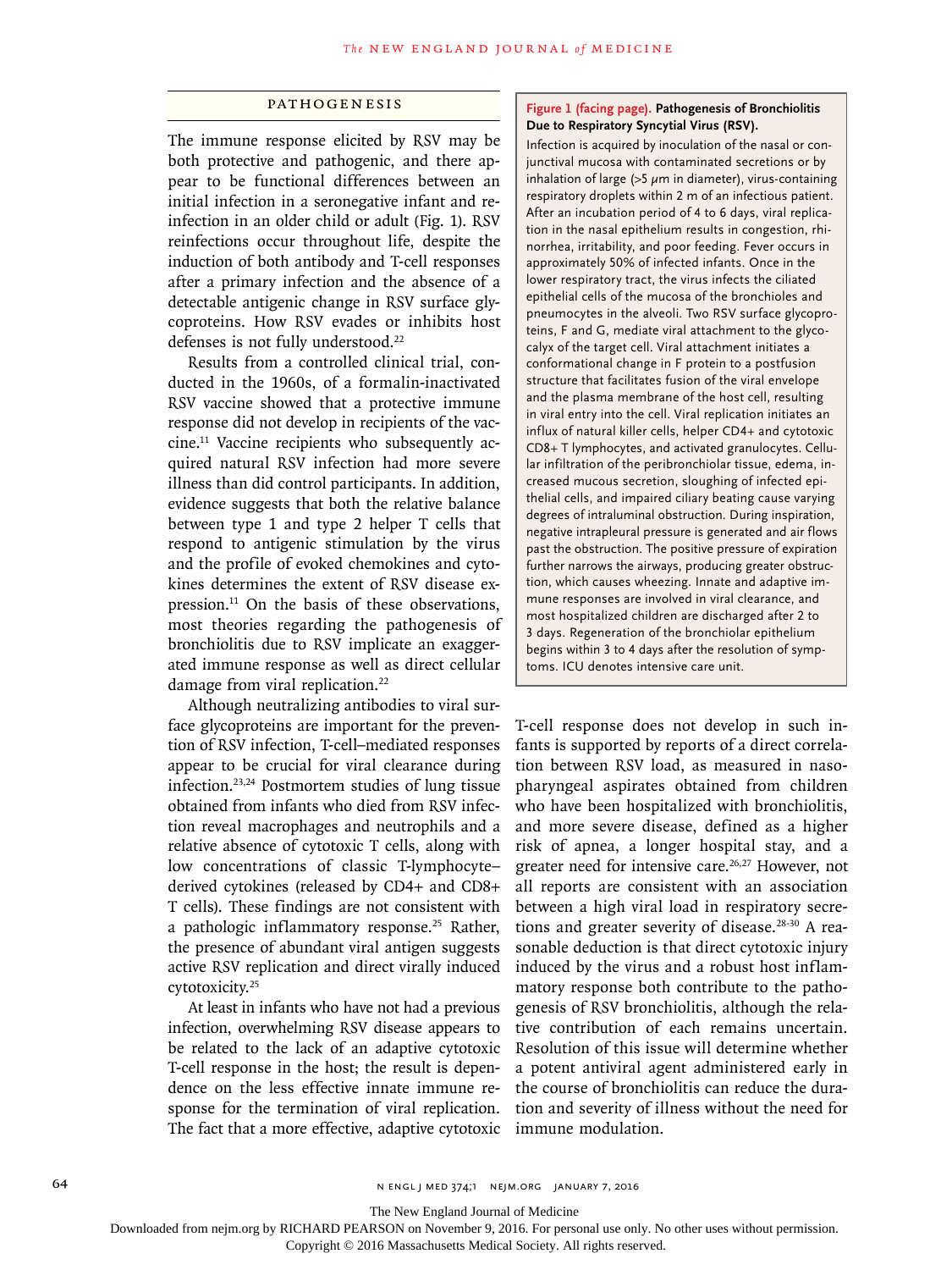

n engl j med 374;1 nejm.org January 7, 2016 65

The New England Journal of Medicine

Downloaded from nejm.org by RICHARD PEARSON on November 9, 2016. For personal use only. No other uses without permission.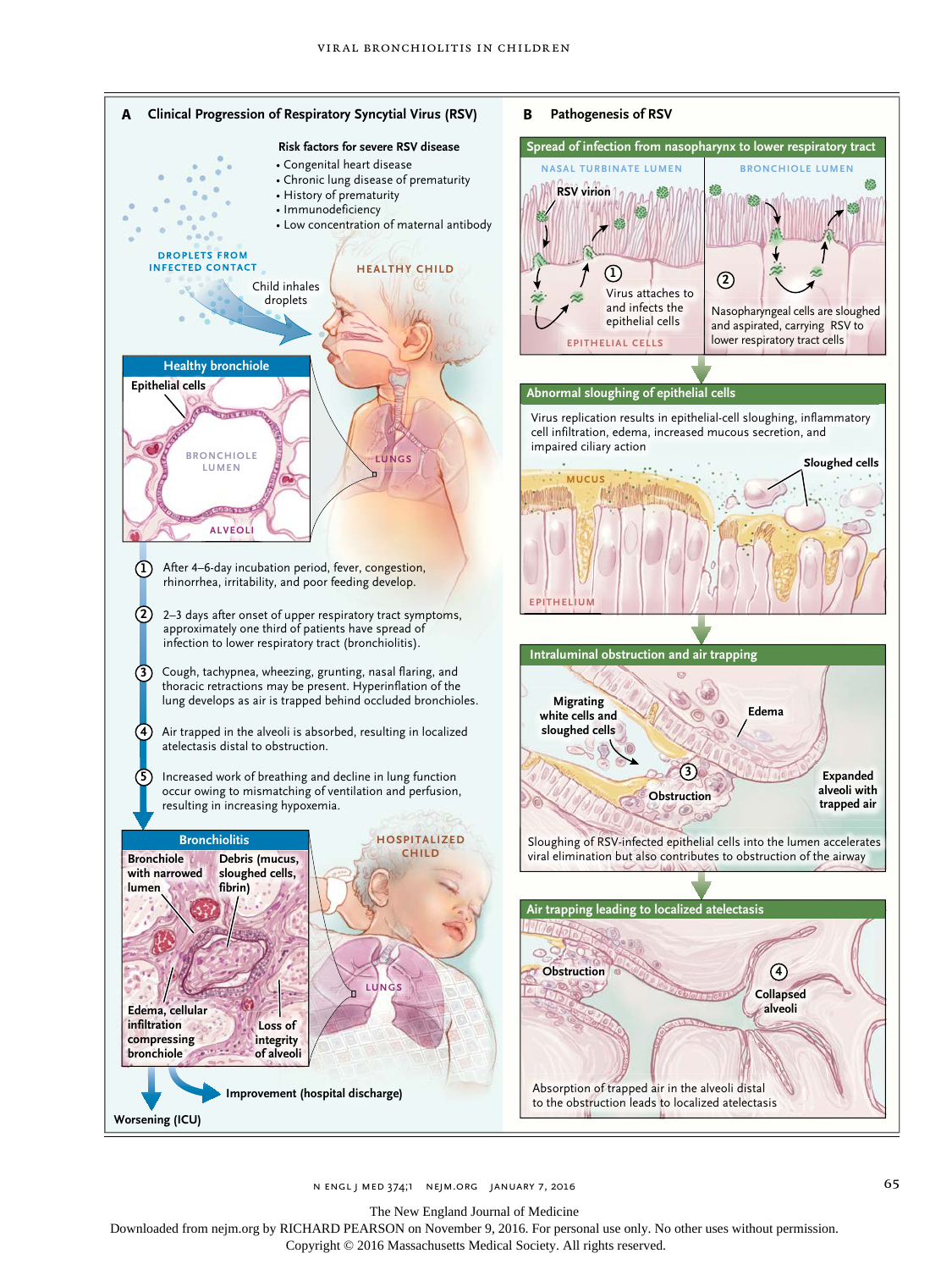## Risk Factors

Most infants who are hospitalized with RSV bronchiolitis were born at full term with no known risk factors.<sup>1,2</sup> Chronologic age is the single most important predictor of the likelihood of severe bronchiolitis, given the observation that approximately two thirds of hospitalizations of infants with RSV infection occur in the first 5 months of life.<sup>1-3</sup> Hospitalization rates that are attributable to RSV bronchiolitis are highest between 30 and 90 days after birth, a period that corresponds to the declining concentration of transplacentally acquired maternal immunoglobulin.3 Efficient transplacental passage of RSV neutralizing antibody occurs in infants who are born at full term.<sup>31,32</sup> Because most maternal immunoglobulin transfer occurs in the third trimester, preterm infants may miss the period of greatest IgG transfer; this fact partly explains the higher risk of disease among preterm infants.

Children with certain coexisting conditions, including prematurity (delivery at <29 weeks of gestation), chronic lung disease of prematurity, and congenital heart disease, may have more severe RSV disease than children without such conditions.10,33 Some studies suggest that the risk of severe RSV disease is higher among premature infants born before 29 weeks of gestation than among those born at 29 weeks of gestation or later.1,3,34,35 In contrast, the available data do not show significantly higher rates of hospitalization for RSV infection among preterm infants born from 29 to 36 weeks of gestation who do not have chronic lung disease of prematurity than among full-term infants (delivery at  $\geq$ 37 weeks of gestation).<sup>3,34,35</sup>

Chronic lung disease of prematurity is characterized by alveolar loss, airway injury, inflammation and fibrosis due to mechanical ventilation, and high oxygen requirements.<sup>36</sup> Such lung injury increases the risk of severe bronchiolitis to a greater extent than does prematurity alone. Because of the use of antenatal glucocorticoids and surfactant replacement, improvements in methods of ventilatory support, and a better understanding of neonatal nutrition, many preterm infants are healthier at discharge today than in the past.

Infants born with certain types of hemodynamically important congenital heart disease, particularly those with pulmonary hypertension or congestive heart failure, are at greater risk for severe bronchiolitis than other infants, because they have limited ability to increase cardiac output in response to a respiratory infection.37 Pulmonary hypertension shunts relatively unoxygenated blood away from the lung into the systemic circulation, leading to progressive hypoxemia. However, most data defining the relative risk of bronchiolitis among children born with congenital heart disease are more than 10 years old and may not reflect recent advances in corrective cardiac surgery that is undergone early in life.

The extent of the possible increase in the risk of severe bronchiolitis that can be attributed to other conditions (e.g., cystic fibrosis or Down's syndrome) has been difficult to quantify because of the low rates of occurrence of bronchiolitis and inconsistent study results. Most reported host and environmental factors are associated with only a small increase in the risk of hospitalization for RSV infection and thus have a limited contribution to the overall burden of RSV disease.10 A prospective, population-based surveillance study sponsored by the Centers for Disease Control and Prevention (CDC) involved 132,000 infants, of whom 2539 were hospitalized because of an acute viral respiratory infection before 24 months of age. $1,3$  Multiple logisticregression analyses of frequently cited risk factors showed that only younger chronologic age and prematurity (born at <29 weeks of gestation) were independently associated with RSV illness that required hospitalization. $1$  Inconsistent study results regarding host and environmental factors may be attributed to variations in practice patterns, living conditions, and climate, to differences in the virulence of circulating viral strains, to poorly understood genetic factors, and to differences in study design.

In temperate climates in the Northern Hemisphere, such as that in the United States, outbreaks of bronchiolitis typically begin in November, peak in January or February, and end by early spring.<sup>38</sup> Global surveillance data indicate that distinct annual epidemics of bronchiolitis occur in all countries, but the peak season and duration vary.6,7 Maternal RSV antibody concentrations vary seasonally, with significantly higher serum concentrations being observed later in the RSV season than earlier in the season.<sup>39,40</sup>

The New England Journal of Medicine

Downloaded from nejm.org by RICHARD PEARSON on November 9, 2016. For personal use only. No other uses without permission.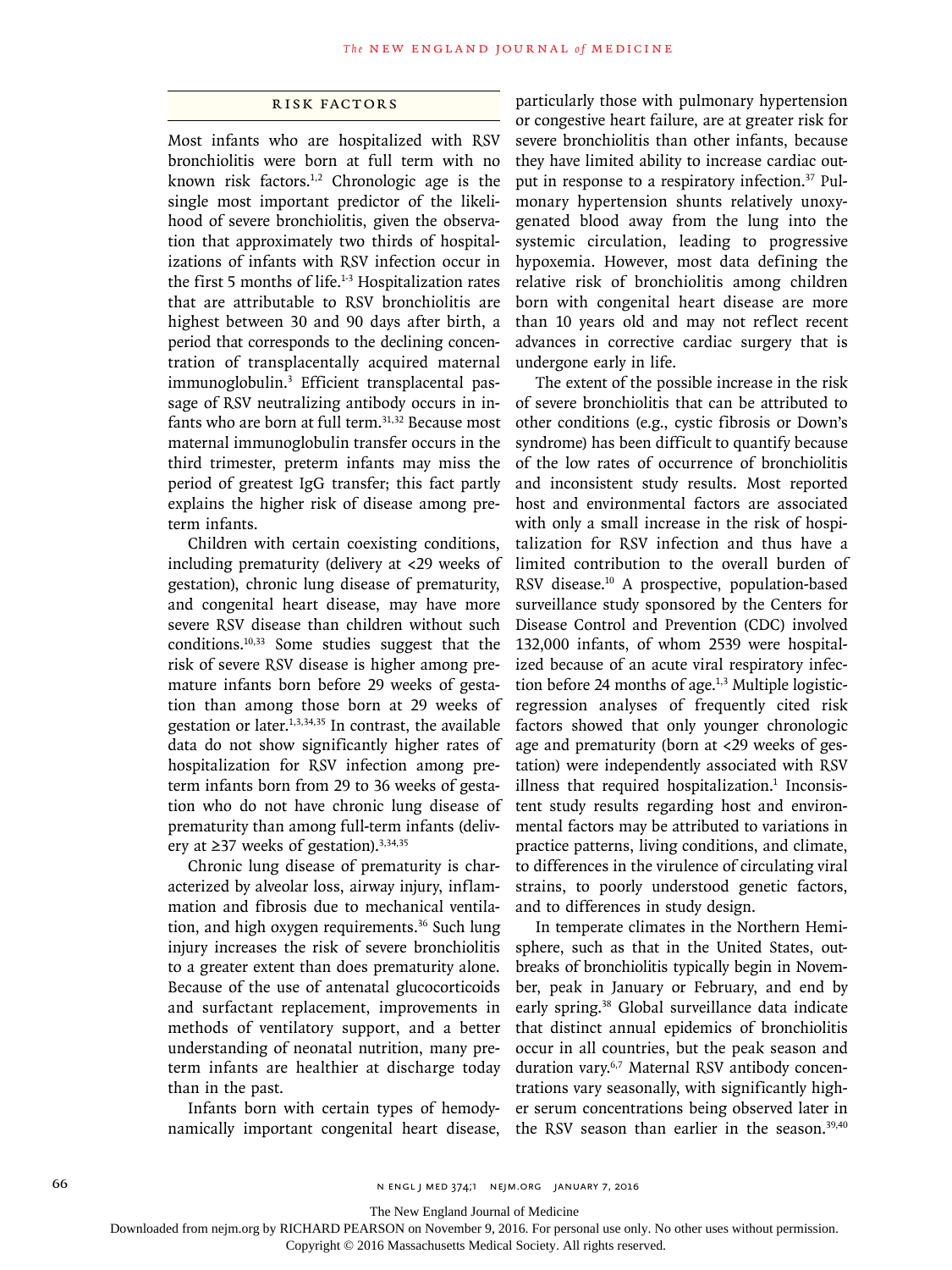Lower serum concentrations of maternal RSV antibody (resulting from waning maternal immunity from infection during the previous season) may account for the more severe disease that is observed among infants born early in the RSV season, as compared with those who are born later.39,40 These observations raise the possibility that active maternal vaccination against RSV during gestation could have a beneficial clinical effect on the infant.<sup>41</sup>

Both environmental and meteorologic factors influence the timing of the respiratory-virus season by affecting viral stability, patterns of human behavior, and host defenses. Rainy seasons and cold weather prompt indoor crowding, which may facilitate viral transmission, especially in areas with high population density. A complex interaction has been identified among latitude, temperature, wind, humidity, rainfall, ultraviolet B radiation, cloud cover, and RSV activity.42 Human susceptibility to viral infections may be altered by certain weather-related factors, such as the inhalation of cold, dry air that desiccates airway passages and alters ciliary function, or by the inhibition of temperature-dependent antiviral responses in the host.<sup>43,44</sup>

Racial and ethnic-group disparities in rates of hospitalization for bronchiolitis have been assessed in several reports. Rates of hospitalization for RSV infection among Alaska Native children living in the Yukon–Kuskokwim Delta in southwestern Alaska and in certain indigenous Canadian populations are reported to be five times as high as the rate among agematched children in the continental United States.45,46 Navajo and White Mountain Apache children younger than 2 years of age who are living on a reservation have rates of hospitalization for RSV infection that are up to three times as high as the overall rate among children younger than 2 years of age in the United States.<sup>45,47</sup> Possible explanations for these disparities include household crowding, indoor air pollution, lack of running water, and a lower threshold for hospital admission because of residence in a remote village that is distant from health care facilities. Data from several population-based CDC-sponsored reports indicate no disparity in the rates of hospitalization for RSV infection between black children and white children.<sup>1-3,48</sup> Because of the limited numbers of studies, reliable estimates for other ethnic and racial groups are not available.

Some studies have indicated that boys may be at greater risk for severe RSV bronchiolitis than girls; this finding is similar to the sex difference observed with other respiratory viral infections.2,3 Sex differences in lung and airway development and genetic factors have been suggested as explanations of these findings.49

# Bronchiolitis and Asthma

Severe bronchiolitis early in life is associated with an increased risk of asthma, especially after rhinovirus or RSV bronchiolitis, and an increased risk of asthma may persist into early adulthood.50-52 An unresolved question is whether bronchiolitis early in life results in injury that alters normal lung development and predisposes the child to subsequent wheezing or whether certain infants have a preexisting aberration of the immune response or of airway function that predisposes them to both severe bronchiolitis and recurrent wheezing.<sup>53</sup>

Some data support the interesting possibility that premorbid lung function may be abnormal among infants who have severe bronchiolitis in the first year of life.54-57 Pulmonary-function studies conducted before discharge from the neonatal unit and then repeated after each child's first RSV season show persistent pulmonary abnormalities in some infants, regardless of whether they had bronchiolitis. This finding suggests that preexisting pulmonary abnormalities are separate from bronchiolitis and not a complication of it.57 For example, some infants may have narrow airways when they are well; as a result, bronchioles are less likely to remain patent once they become further narrowed by infection. Confirmation of this possibility would make it possible to identify infants who would be most likely to benefit from active or passive prophylaxis.

A genetic predisposition to severe bronchiolitis early in life and to the subsequent development of asthma is supported by reported associations between polymorphisms in genes involved in the innate immune response and genes mediating allergic responses, surfactant proteins, and inflammatory cytokines.<sup>58-60</sup> An association between rhinovirus infection early in life and an increased risk of childhood-onset asthma is associated with genetic variation at the chromosome 17q21 locus.<sup>52</sup> The fact that this associa-

The New England Journal of Medicine

Downloaded from nejm.org by RICHARD PEARSON on November 9, 2016. For personal use only. No other uses without permission.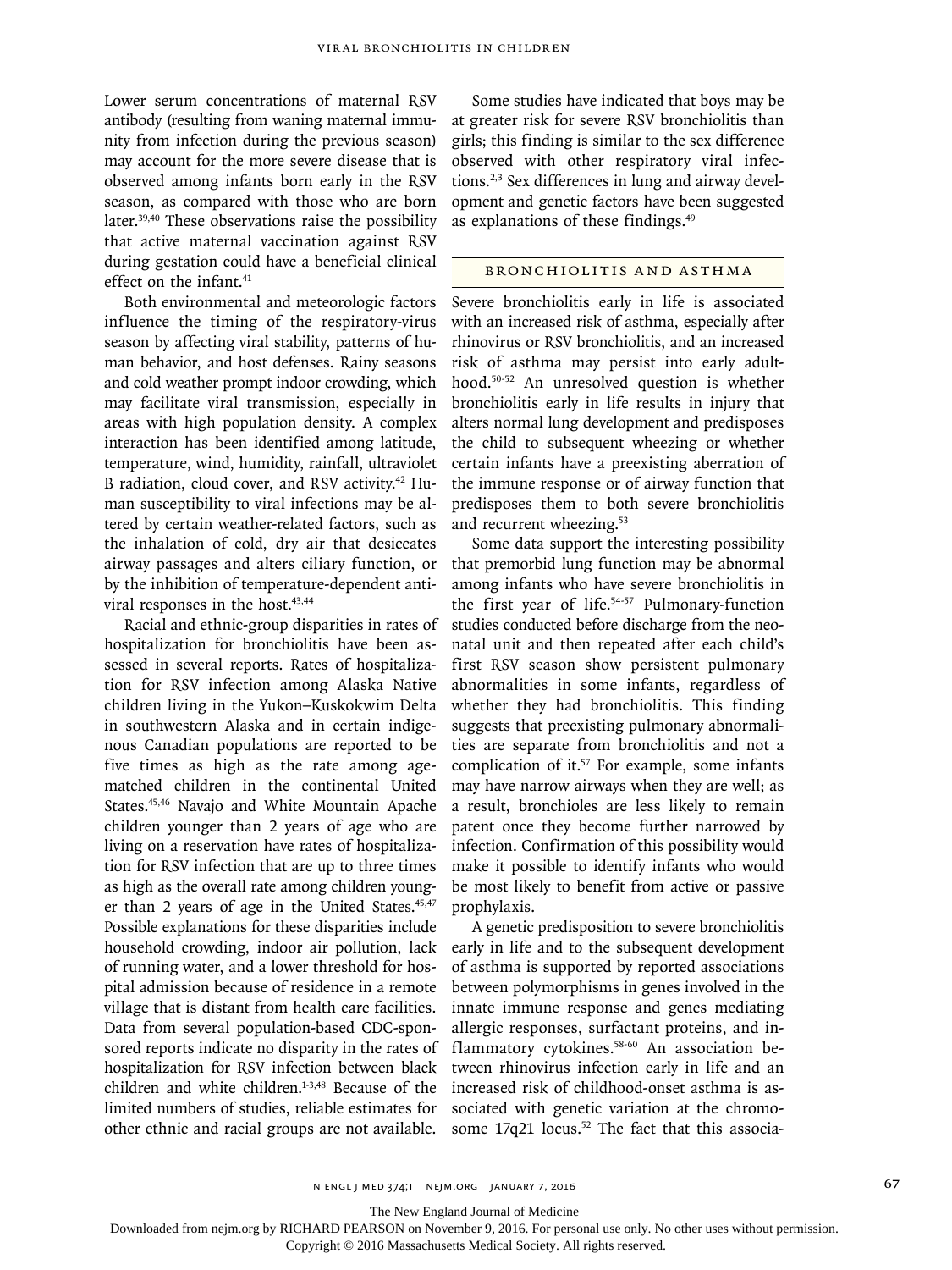tion was not found to extend to young children with severe RSV infection indicates that there is a complex interaction between genetic and environmental factors in the development of asthma. Results from a Danish study involving twins suggested that severe RSV bronchiolitis is an indicator of a genetic predisposition to asthma and that, in the absence of this predisposition, asthma is less likely to develop even if they had previously had bronchiolitis.<sup>61</sup>

Whether the prevention of severe RSV bronchiolitis will reduce the number of episodes of recurrent wheezing has been studied, but the answer remains elusive. A randomized, doubleblind, placebo-controlled trial conducted in the Netherlands involving preterm infants born at 33 to 35 weeks of gestation addressed the possible benefit of prophylaxis with palivizumab (a humanized anti-RSV antibody) in preventing wheezing during the first year of life. $62$  Recipients of RSV immunoprophylaxis had a significant relative reduction of 61% in the number of days of wheezing; this difference resulted in their having 2.7 fewer days of wheezing per 100 patient-days than did participants who received placebo. Because the viral cause of wheezing episodes was determined inconsistently and the primary end point of the study was audible wheezing as reported by a parent, rather than a medically verified event, the small reduction in the number of days with wheezing is of uncertain clinical significance.

A prospective randomized, placebo-controlled trial with motavizumab (a second-generation monoclonal antibody with greater potency against RSV than palivizumab) that involved 2696 healthy, full-term Native American infants showed a significant between-group difference (in favor of motavizumab) in both inpatient and outpatient medically attended RSV lower tract disease.<sup>63</sup> However, no reduction in wheezing occurred among prophylaxis recipients during 3 years of careful follow-up. This result is consistent with the concept that prevention of RSV infection with immunoprophylaxis does not have a measurable effect on subsequent episodes of wheezing.

## Supportive Management

Despite the high burden of disease due to bronchiolitis, it has been difficult to define the best possible care for a young child with this illness because of the lack of curative therapy. No available treatment shortens the course of bronchiolitis or hastens the resolution of symptoms. Therapy is supportive, and the vast majority of children with bronchiolitis do well regardless of how it is managed. The intensity of therapy among hospitalized children has been shown to have little relationship to the severity of illness.64,65

To improve the standardization of the diagnosis and management of bronchiolitis in children, the American Academy of Pediatrics published a clinical practice guideline, which was based on a Grading of Recommendations, Assessment, Development and Evaluation (GRADE) analysis, to clarify the level of evidence required for diagnosis and to assess the relationship of benefit to harm and the strength of recommendations regarding various aspects of the diagnosis, treatment, and prevention of bronchiolitis.9,10,66 The evidence-based guidelines emphasize that a diagnosis of bronchiolitis should be based on the history and physical examination and that radiographic and laboratory studies should not be obtained routinely (Table 2). Short-acting  $\beta_2$ -agonists, epinephrine, and systemic glucocorticoids are not recommended for the treatment of children with bronchiolitis. Clinicians may elect not to administer supplemental oxygen when oxyhemoglobin saturation exceeds 90%. Intravenous or nasogastric fluids may be used for children with bronchiolitis who cannot maintain hydration orally. A complete discussion regarding the management of bronchiolitis is available in the clinical practice guidelines.<sup>9</sup>

## Immunoprophylaxis

Palivizumab, a humanized mouse IgG1 monoclonal antibody directed against a conserved epitope on the surface fusion protein of RSV, was licensed by the Food and Drug Administration in June 1998 for monthly prophylaxis for infants at high risk for RSV infection.10 Licensure was based largely on the results of a randomized, double-blind, placebo-controlled trial conducted during the 1996–1997 RSV season, which showed a reduction of 5.8% in the rate of hospitalization attributable to RSV among preterm infants (10.6% in the placebo group vs.

68 **68 n ENGL j MED 374;1 NEJM.ORG JANUARY 7, 2016** 

The New England Journal of Medicine

Downloaded from nejm.org by RICHARD PEARSON on November 9, 2016. For personal use only. No other uses without permission.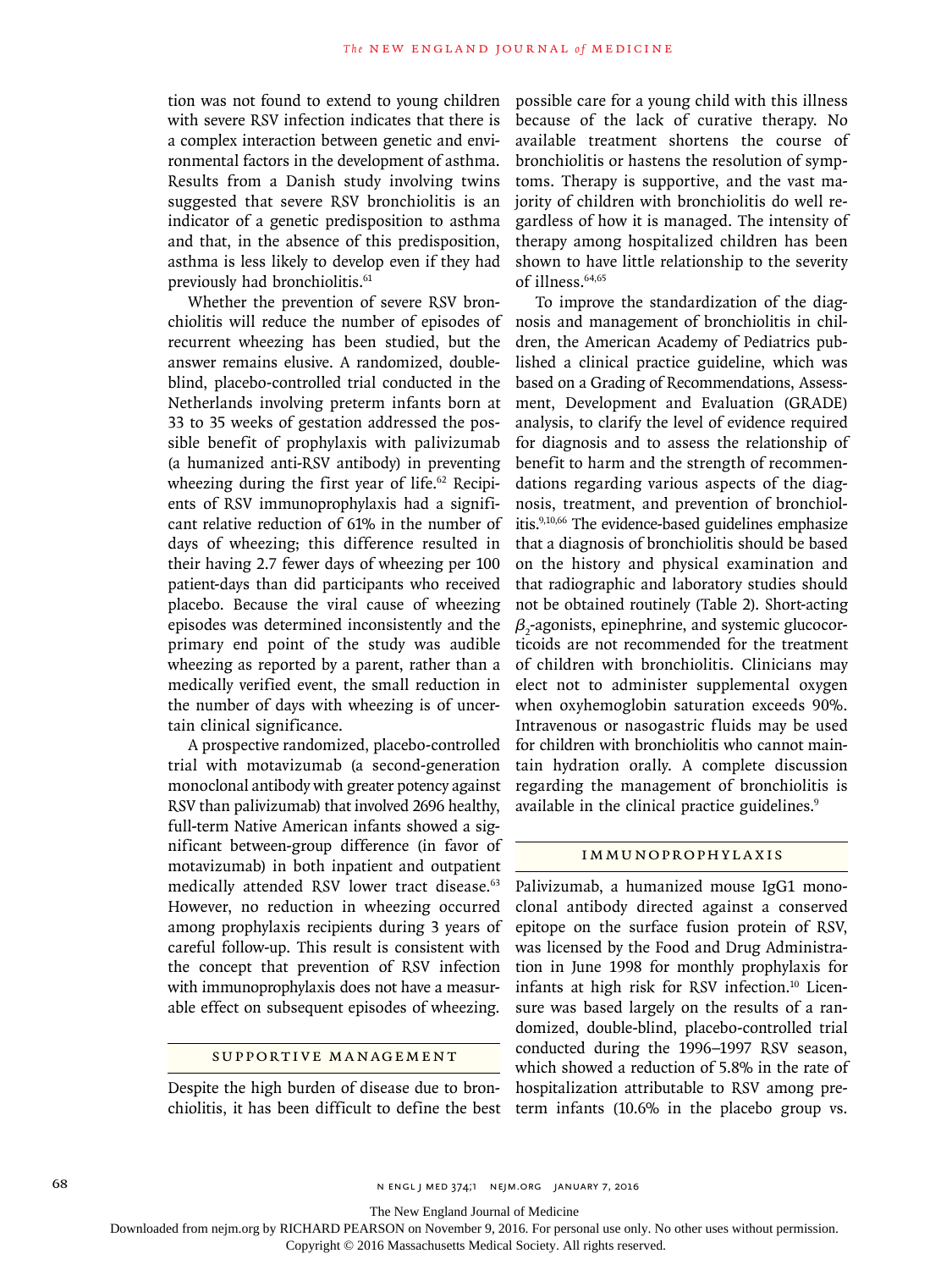| Table 2. American Academy of Pediatrics Guidance for Diagnosis and Management of Bronchiolitis.* |                                                                                                                               |                                                                                                                                                                                                                           |  |  |
|--------------------------------------------------------------------------------------------------|-------------------------------------------------------------------------------------------------------------------------------|---------------------------------------------------------------------------------------------------------------------------------------------------------------------------------------------------------------------------|--|--|
| Intervention                                                                                     | Recommendation                                                                                                                | Comment                                                                                                                                                                                                                   |  |  |
| <b>Diagnostic Test</b>                                                                           |                                                                                                                               |                                                                                                                                                                                                                           |  |  |
| Chest radiography                                                                                | Not recommended for routine use                                                                                               | Poor correlation with severity of disease or risk of pro-<br>gression; studies show increase in inappropriate<br>use of antimicrobial therapy owing to similar radio-<br>graphic appearance of atelectasis and infiltrate |  |  |
| Testing for viral cause                                                                          | Not recommended for routine use                                                                                               | May influence isolation of symptomatic patients, but<br>infection-control procedures are similar for most<br>respiratory viruses                                                                                          |  |  |
| <b>Treatment</b>                                                                                 |                                                                                                                               |                                                                                                                                                                                                                           |  |  |
| Bronchodilator therapy                                                                           | Not recommended                                                                                                               | Randomized trials have not shown a consistent benefi-<br>cial effect on disease resolution, need for hospital-<br>ization, or length of stay                                                                              |  |  |
| Epinephrine                                                                                      | Not recommended                                                                                                               | Large, multicenter, randomized trials have not shown<br>improvement in outcome among outpatients with<br>bronchiolitis or hospitalized children                                                                           |  |  |
| Glucocorticoid therapy                                                                           | Not recommended                                                                                                               | Large, multicenter, randomized trials provide clear evi-<br>dence of lack of benefit                                                                                                                                      |  |  |
| Nebulized hypertonic saline                                                                      | May be considered                                                                                                             | Nebulized 3% saline may improve symptoms of mild-<br>to-moderate bronchiolitis if length of stay is >3<br>days (most hospitalizations are <72 hr)                                                                         |  |  |
| Supplemental oxygen                                                                              | Routine use not recommended if oxyhemoglo-<br>bin saturation is >90% in the absence of<br>acidosis                            | Transient episodes of hypoxemia are not associated<br>with complications; such episodes occur commonly<br>in healthy children                                                                                             |  |  |
| Pulse oximetry                                                                                   | Not recommended for patients who do not<br>require supplemental oxygen or if oxygen<br>saturation is >90%                     | Oxygen saturation is a poor predictor of respiratory<br>distress; routine use correlates with prolonged<br>stays in the emergency department and hospital                                                                 |  |  |
| Chest physiotherapy                                                                              | Not recommended                                                                                                               | Deep suctioning is associated with a prolonged hospi-<br>tal stay; removal of obstructive secretions by suc-<br>tioning the nasopharynx may provide temporary<br>relief                                                   |  |  |
| Antimicrobial therapy                                                                            | Not recommended for routine use                                                                                               | Risk of serious bacterial infection is low; routine<br>screening is not warranted, especially among<br>infants 30 to 90 days of age                                                                                       |  |  |
| Nutrition and hydration                                                                          | Hospitalization for observation of hydration<br>and nutritional status may be needed for<br>infants with respiratory distress | Intravenous or nasogastric hydration may be used                                                                                                                                                                          |  |  |
|                                                                                                  |                                                                                                                               |                                                                                                                                                                                                                           |  |  |

\* Adapted from the clinical practice guidelines for the diagnosis and management of bronchiolitis in children 1 through 23 months of age.9

4.8% in the prophylaxis group,  $P<0.001$ ).<sup>23</sup> Recommendations for more restrictive use of passive immunoprophylaxis have evolved since palivizumab was licensed as additional information has become available regarding the epidemiology of RSV and the limited benefit of prophylaxis. Guidance from the American Academy of Pediatrics regarding the use of palivizumab is stratified according to risk, targeting the infants who are most likely to benefit from prophylaxis.9,10 Table 3 presents an overview of the current guidelines regarding immunoprophylaxis.

# Future Directions

RSV is one of the last viruses to cause annual worldwide outbreaks of disease against which no safe and effective vaccine is available. Several approaches to vaccine development are being investigated.68 A live attenuated vaccine for intranasal administration would stimulate both topical and systemic immunity; such a vaccine is being developed with the use of reverse genetics to modify specific genes. Efforts to date have been hampered by the difficulty of achieving

n engl j med 374;1 nejm.org January 7, 2016 69

The New England Journal of Medicine

Downloaded from nejm.org by RICHARD PEARSON on November 9, 2016. For personal use only. No other uses without permission.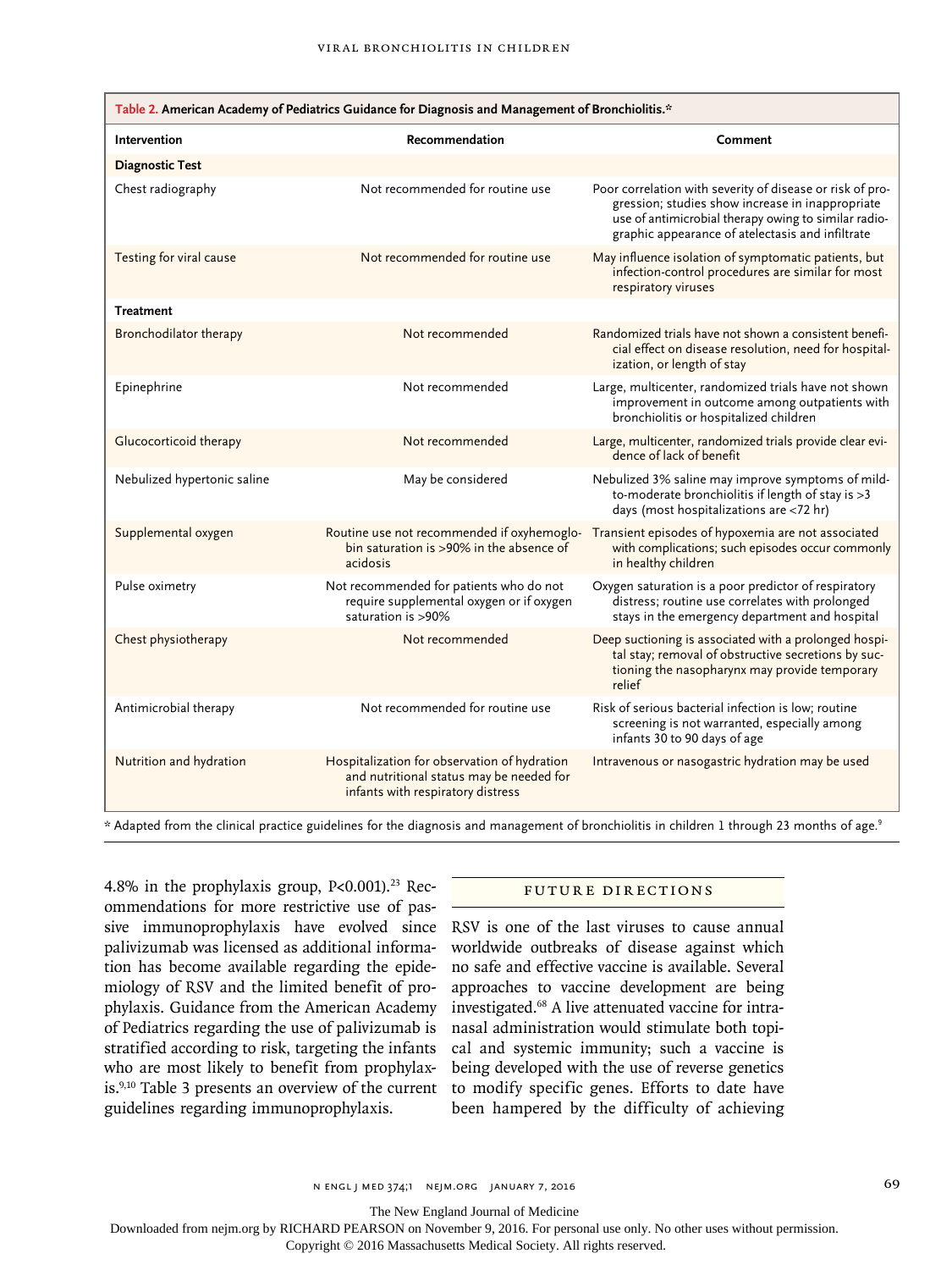| Table 3. American Academy of Pediatrics Guidance for Palivizumab Immunoprophylaxis.*                                                                    |                                                                                                                                                                 |                                                                                                                                                                                                                                              |  |  |
|---------------------------------------------------------------------------------------------------------------------------------------------------------|-----------------------------------------------------------------------------------------------------------------------------------------------------------------|----------------------------------------------------------------------------------------------------------------------------------------------------------------------------------------------------------------------------------------------|--|--|
| Category                                                                                                                                                | Prophylaxis Recommendation                                                                                                                                      | Comment                                                                                                                                                                                                                                      |  |  |
| Preterm infants without chronic lung disease<br>of prematurity or congenital heart<br>disease and <12 mo of age at start<br>of RSV season               |                                                                                                                                                                 |                                                                                                                                                                                                                                              |  |  |
| Born at <29 wk of gestation                                                                                                                             | Maximum five monthly doses or<br>until end of RSV season, which-<br>ever comes first                                                                            | Rate of hospitalization for RSV infection is higher than<br>among infants born at $\geq$ 29 wk of gestation <sup>3,34,35</sup>                                                                                                               |  |  |
| Born at $\geq$ 29 wk of gestation                                                                                                                       | Not recommended                                                                                                                                                 | No significant difference, as compared with full-term in-<br>fants, in rate of hospitalization for bronchiolitis <sup>3,34,35</sup>                                                                                                          |  |  |
| Infants born at <32 wk of gestation with<br>chronic lung disease of prematurity<br>and requirement for supplemental<br>oxygen for first 28 days of life | Maximum five monthly doses or<br>until end of RSV season, which-<br>ever comes first                                                                            | Palivizumab prophylaxis reduced rates of hospitalization<br>for RSV by 4.9% among 762 preterm infants with<br>chronic lung disease (12.8% in the control group vs.<br>7.9% in the prophylaxis group, $P = 0.04$ <sup>23</sup>                |  |  |
| Infants born with congenital heart disease                                                                                                              |                                                                                                                                                                 |                                                                                                                                                                                                                                              |  |  |
| Cyanotic disease                                                                                                                                        | Not recommended routinely                                                                                                                                       | No significant reduction in rates of hospitalization for<br>RSV (7.9% in the placebo group vs. 5.6% in the palivi-<br>zumab group, $P = 0.28$                                                                                                |  |  |
| Acyanotic disease                                                                                                                                       | Five monthly doses or until end of<br>RSV season, whichever comes<br>first                                                                                      | Prophylaxis associated with a 6.8% reduction in rate of<br>hospitalization for RSV (11.8% in the placebo group<br>vs. 5.0% in the palivizumab group, $P = 0.003$ ) <sup>37</sup>                                                             |  |  |
| Children >12 mo of age                                                                                                                                  | Not recommended except for chil-<br>dren with chronic lung disease<br>who continue to require supple-<br>mental oxygen or diuretic or<br>glucocorticoid therapy | Except for children with chronic lung disease, RSV hos-<br>pitalization rates in second year of life are less than<br>rates for first 6 mo of life among healthy, full-term<br>infants for whom prophylaxis is not recommended <sup>34</sup> |  |  |

\* Guidance for the use of palivizumab for immunoprophylaxis was first provided in 1998.67 It has been revised periodically to reflect ongoing assessments of peer-reviewed studies regarding the minimal benefit of palivizumab prophylaxis on the hospitalization rate among preterm infants, the absence of a significant reduction in mortality or the need for mechanical ventilation among RSV-infected children who received palivizumab as compared with those who received placebo, the enhanced understanding of the pharmacokinetics of palivizumab, the seasonality of RSV circulation in the United States (as shown in data from the Centers for Disease Control and Prevention38), the declining incidence of hospitalization for all-cause bronchiolitis, decreasing mortality among children hospitalized with laboratory-confirmed RSV infection, and data showing clinically minimal or no reduction in wheezing episodes among children who received prophylaxis.<sup>62,64</sup>

> adequate attenuation of the vaccine strain, so that symptoms do not develop in the vaccine recipient, while at the same time maintaining adequate immunogenicity so that immunity is conferred. Subunit vaccines are being explored and may be appropriate for seropositive patients; concern about possible enhancement of disease in seronegative vaccine recipients (particularly seronegative infants) must be resolved, however, before trials can proceed. A third approach involves maternal immunization during pregnancy with use of a nonreplicating vaccine. Results from a trial with an RSV recombinant fusion protein nanoparticle vaccine indicate safety and immunogenicity in women of childbearing age.<sup>69</sup> If neutralizing antibodies undergo transplacental passage, protection may be provided for the infant during the first months of life. This ap

proach would circumvent the need for vaccination in the first weeks of life, when an infant's immune response is limited.

Until safe and effective vaccines are available, reduction of the burden of disease due to bronchiolitis will focus on education about the importance of decreasing exposure to and transmission of respiratory viruses. The application of new forms of technology to the development of vaccines and antiviral therapies such as fusion inhibitors and nucleoside analogues may improve the prevention of RSV infection and the treatment of children with bronchiolitis throughout the world.68,69

No potential conflict of interest relevant to this article was reported.

Disclosure forms provided by the author are available with the full text of this article at NEJM.org.

The New England Journal of Medicine

Downloaded from nejm.org by RICHARD PEARSON on November 9, 2016. For personal use only. No other uses without permission.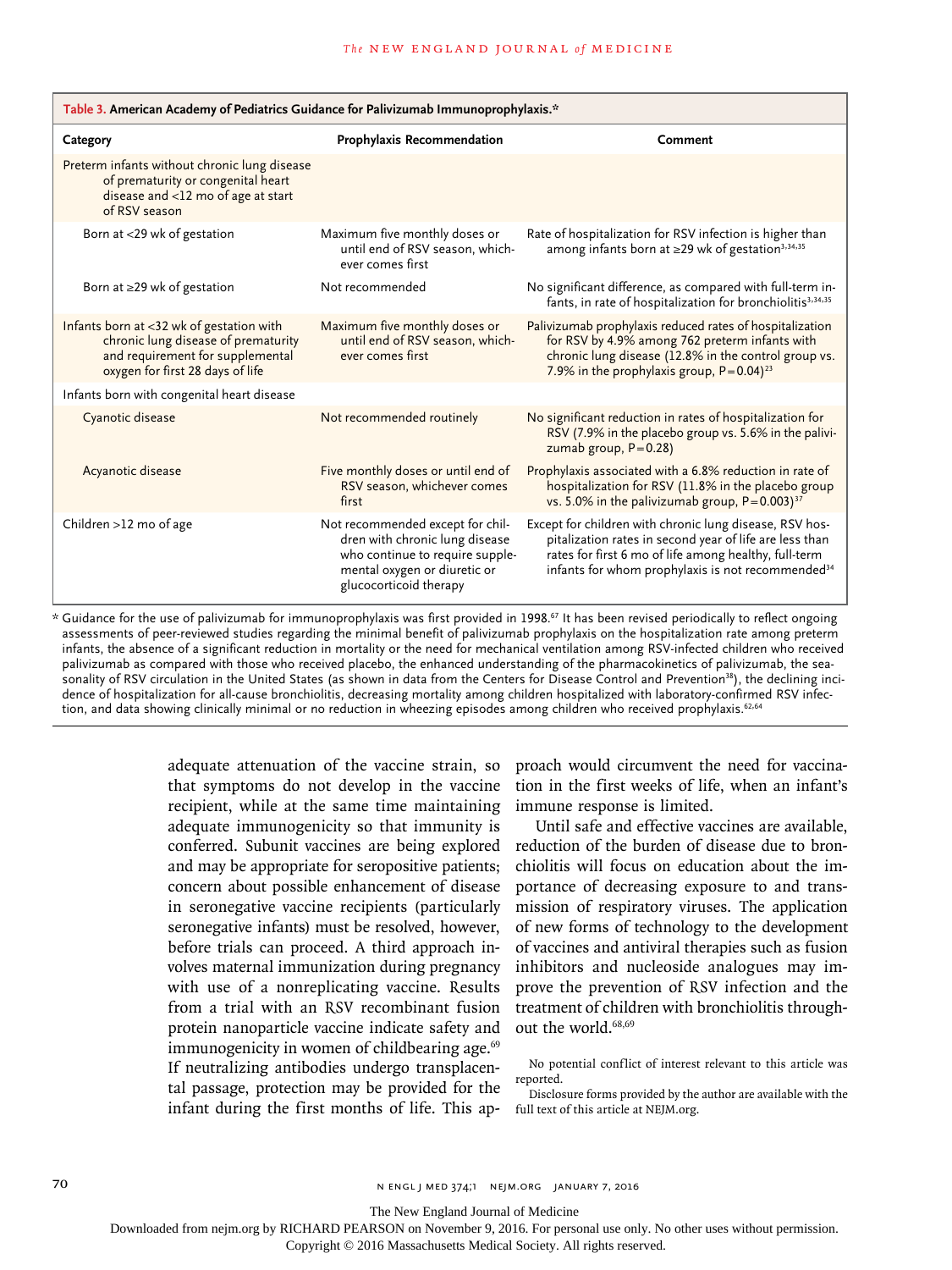### **References**

**1.** Hall CB, Weinberg GA, Iwane MK, et al. The burden of RSV infection in young children. N Engl J Med 2009;360:588-98. **2.** Stockman LJ, Curns AT, Anderson LJ, Fisher-Langley G. Respiratory syncytial virus-associated hospitalizations among infants and young children in the United States, 1997-2006. Pediatr Infect Dis J 2012; 31:5-9.

**3.** Hall CB, Weinberg GA, Blumkin AK, et al. Respiratory syncytial virus-associated hospitalizations among children less than 24 months. Pediatrics 2013;132(2): e341-e348.

**4.** Jain S, Williams DJ, Arnold SR, et al. Community-acquired pneumonia requiring hospitalization among U.S. children. N Engl J Med 2015;372:835-45.

**5.** Hasegawa K, Tsugawa Y, Brown DFM, Mansbach JM, Camargo CA Jr. Trends in bronchiolitis hospitalizations in the United States, 2000-2009. Pediatrics 2013;132: 28-36.

**6.** Nair H, Nokes DJ, Gessner BD, et al. Global burden of acute lower respiratory infections due to respiratory syncytial virus in young children: a systematic review and meta-analysis. Lancet 2010;375:1545- 55.

**7.** Haynes AK, Manangan AP, Iwane MK, et al. Respiratory syncytial virus circulation in seven countries with Global Disease Detection regional centers. J Infect Dis 2013;208:Suppl 3:S246-S254.

**8.** Byington CL, Wilkes J, Korgenski K, Sheng X. Respiratory syncytial virus-associated mortality in hospitalized infants and young children. Pediatrics 2015; 135(1):e24-e31.

**9.** Ralston SL, Lieberthal AS, Meissner HC, et al. Clinical practice guideline: the diagnosis, management, and prevention of bronchiolitis. Pediatrics 2014;134(5): e1474-e1502.

**10.** American Academy of Pediatrics Committee on Infectious Diseases, American Academy of Pediatrics Bronchiolitis Guidelines Committee. Updated guidance for palivizumab prophylaxis among infants and young children at increased risk of hospitalization for respiratory syncytial virus infection. Pediatrics 2014;134(2): e620-e638.

**11.** Meissner HC, Hall CB. Respiratory syncytial virus. In: Cherry JD, Harrison GJ, Kaplan SL, Steinbach WJ, Hotez PJ, eds. Feigin and Cherry's textbook of pediatric infectious diseases. 7th ed. Philadelphia: Elsevier Saunders, 2014:2407-34.

**12.** Schroeder AR, Mansbach JM, Stevenson M, et al. Apnea in children hospitalized with bronchiolitis. Pediatrics 2013; 132(5):e1194-e1201.

**13.** Mansbach JM, Piedra PA, Teach SJ, et al. Prospective multicenter study of viral etiology and hospital length of stay in children with severe bronchiolitis. Arch Pediatr Adolesc Med 2012;166:700-6.

**14.** Martin ET, Fairchok MP, Stednick ZJ, Kuypers J, Englund JA. Epidemiology of multiple respiratory viruses in childcare attendees. J Infect Dis 2013;207:982-9.

**15.** Chorazy ML, Lebeck MG, McCarthy TA, Richter SS, Torner JC, Gray GC. Polymicrobial acute respiratory infections in a hospital-based pediatric population. Pediatr Infect Dis J 2013;32:460-6.

**16.** Hasegawa K, Mansbach JM, Teach SJ, et al. Multicenter study of viral etiology and relapse in hospitalized children with bronchiolitis. Pediatr Infect Dis J 2014;33: 809-13.

**17.** Midulla F, Scagnolari C, Bonci E, et al. Respiratory syncytial virus, human bocavirus and rhinovirus bronchiolitis in infants. Arch Dis Child 2010;95:35-41.

**18.** Peng D, Zhao D, Liu J, et al. Multipathogen infections in hospitalized children with acute respiratory infections. Virol J 2009;6:155.

**19.** Martin ET, Kuypers J, Wald A, Englund JA. Multiple versus single virus respiratory infections: viral load and clinical disease severity in hospitalized children. Influenza Other Respir Viruses 2012;6:71-7.

**20.** Jansen RR, Wieringa J, Koekkoek SM, et al. Frequent detection of respiratory viruses without symptoms: toward defining clinically relevant cutoff values. J Clin Microbiol 2011;49:2631-6.

**21.** Self WH, Williams DJ, Zhu Y, et al. Respiratory viral infection in children and adults: comparing asymptomatic controls and patients with community-acquired pneumonia. J Infect Dis 2015 July 14 (Epub ahead of print).

**22.** Collins PL, Melero JA. Progress in understanding and controlling RSV: still crazy after all these years. Virus Res 2011; 162:80-99.

**23.** IMpact-RSV Study Group. Palivizumab, a humanized respiratory syncytial virus monoclonal antibody, reduces hospitalization from respiratory syncytial virus infection in high-risk infants. Pediatrics 1998;102:531-7.

**24.** Christiaansen AF, Knudson CJ, Weiss KA, Varga SM. The CD4 T cell response to respiratory syncytial virus infection. Immunol Res 2014;59:109-17.

**25.** Welliver TP, Garofalo RP, Hosakote Y, et al. Severe human lower respiratory tract illness caused by respiratory syncytial virus and influenza virus is characterized by the absence of pulmonary cytotoxic lymphocyte responses. J Infect Dis 2007; 195:1126-36.

**26.** Hasegawa K, Jartti T, Mansbach JIM, et al. Respiratory syncytial virus genomic load and disease severity among children hospitalized with bronchiolitis: multicenter cohort studies in the United States and Finland. J Infect Dis 2015;211: 1550-9.

**27.** El Saleeby CM, Bush AJ, Harrison LM, Aitken JA, DeVincenzo JP. Respiratory syncytial virus load, viral dynamics, and disease severity in previously healthy naturally infected children. J Infect Dis 2011; 204:996-1002.

**28.** Jansen RR, Schinkel J, Dek I, et al. Quantitation of respiratory viruses in relation to clinical course in children with acute respiratory tract infections. Pediatr Infect Dis J 2010;29:82-4.

**29.** Wright PF, Gruber WC, Peters M, et al. Illness severity, viral shedding and antibody responses in infants hospitalized with bronchiolitis caused by respiratory syncytial virus. J Infect Dis 2002;185: 1011-8.

**30.** Bennett BL, Garofalo RP, Crou SG, et al. Immunopathogenesis of respiratory syncytial virus bronchiolitis. J Infect Dis 2007;195:1532-40.

**31.** Chu HY, Steinhoff MC, Magaret A, et al. Respiratory syncytial virus transplacental antibody transfer and kinetics in mother-infant pairs in Bangladesh. J Infect Dis 2014;210:1582-9.

**32.** Eick A, Karron R, Shaw J, et al. The role of neutralizing antibody in protection of American Indians against RSV disease. Pediatr Infect Dis J 2008;27:207-12. **33.** Hall CB. Respiratory syncytial virus and parainfluenza virus. N Engl J Med 2001;344:1917-28.

**34.** Boyce TG, Mellen BG, Mitchel EF, et al. Rates of hospitalization for respiratory syncytial virus infection among children in Medicaid. J Pediatr 2000;137:865-70.

**35.** Stevens TP, Sinkin RA, Hall CB, Maniscalco WM, McConnochie KM. Respiratory syncytial virus and premature infants born at 32 weeks' gestation or earlier: hospitalization and economic implications of prophylaxis. Arch Pediatr Adolesc Med 2000;154:55-61.

**36.** Baraldi E, Filippone M. Chronic lung disease after premature birth. N Engl J Med 2007;357:1946-55.

**37.** Feltes FF, Cabalka AK, Meissner HC, et al. Palivizumab prophylaxis reduces hospitalization due to respiratory syncytial virus in young children with hemodynamically significant congenital heart disease. J Pediatr 2003;143:532-40.

**38.** Respiratory syncytial virus — United States, July 2007–June 2011. MMWR Morb Mortal Wkly Rep 2011;60:1203-6.

**39.** Glezen WP, Paredes A, Allison JE, Taber LH, Frank AL. Risk of respiratory syncytial virus infection for infants from low-income families in relationship to age, sex, ethnic group and maternal antibody level. J Pediatr 1981;98:708-11.

**40.** Le Saux N, Gaboury I, MacDonald N. Maternal respiratory syncytial virus anti-

n ENGL J MED 374;1 NEJM.ORG JANUARY 7, 2016 71

Downloaded from nejm.org by RICHARD PEARSON on November 9, 2016. For personal use only. No other uses without permission.